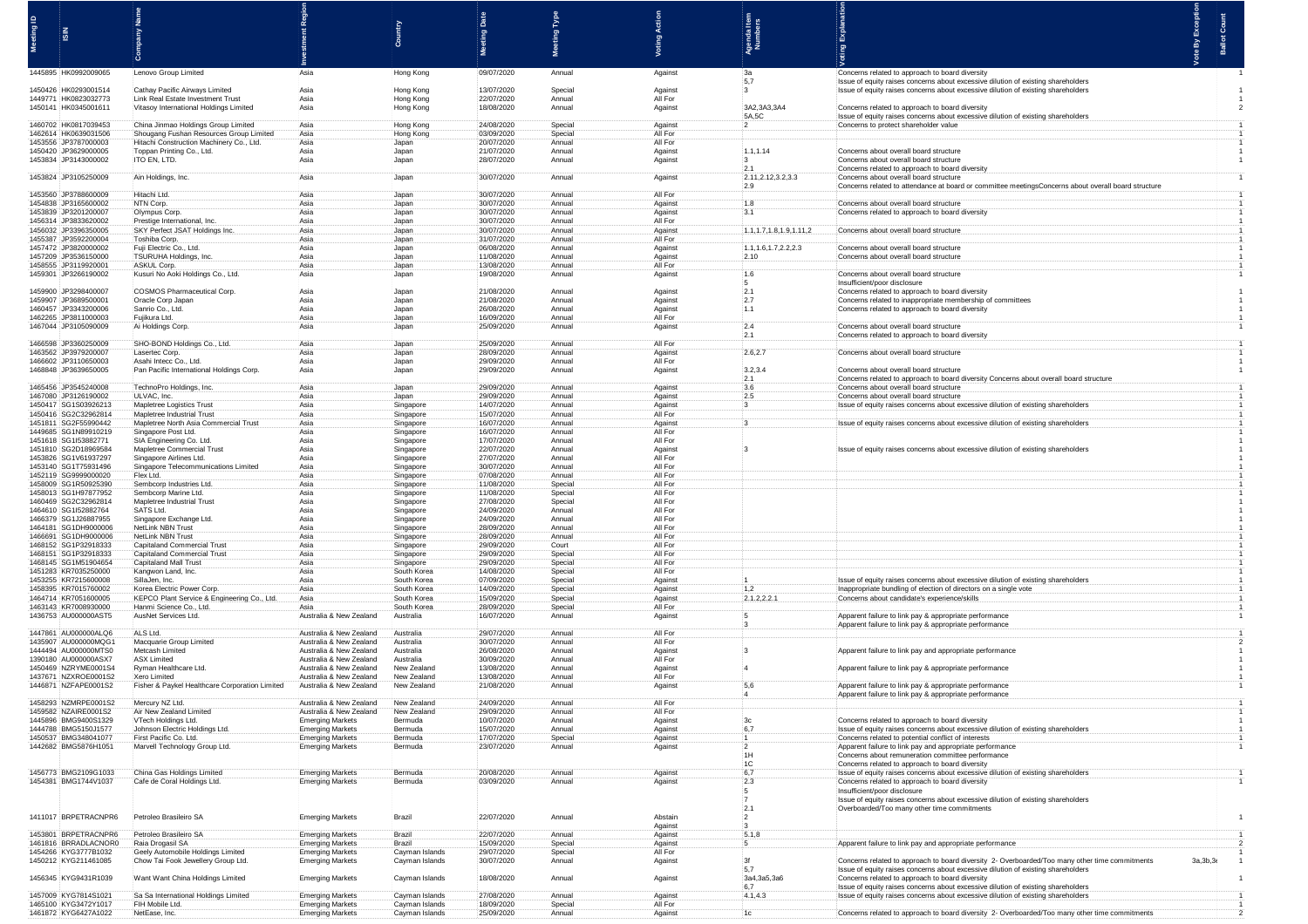|          |                                                                      |                                                                                      |                                                    |                               |                                        | Meeting Type               |                               |                          |                                                                                                                                                                                                                                                                                                                                                                                                                                                                                                          |              |  |
|----------|----------------------------------------------------------------------|--------------------------------------------------------------------------------------|----------------------------------------------------|-------------------------------|----------------------------------------|----------------------------|-------------------------------|--------------------------|----------------------------------------------------------------------------------------------------------------------------------------------------------------------------------------------------------------------------------------------------------------------------------------------------------------------------------------------------------------------------------------------------------------------------------------------------------------------------------------------------------|--------------|--|
| al puise |                                                                      |                                                                                      |                                                    |                               |                                        |                            |                               | ් සු පි                  |                                                                                                                                                                                                                                                                                                                                                                                                                                                                                                          |              |  |
|          |                                                                      |                                                                                      |                                                    |                               |                                        |                            |                               | 흥로                       |                                                                                                                                                                                                                                                                                                                                                                                                                                                                                                          | Ballot<br>्ष |  |
|          |                                                                      |                                                                                      |                                                    |                               |                                        |                            |                               |                          |                                                                                                                                                                                                                                                                                                                                                                                                                                                                                                          |              |  |
|          | 1462009 KYG6427A1022                                                 | NetEase, Inc.                                                                        | <b>Emerging Markets</b>                            | Cayman Islands                | 25/09/2020                             | Annua                      | Against                       | :1c                      | Concerns related to approach to board diversity 2- Overboarded/Too many other time com                                                                                                                                                                                                                                                                                                                                                                                                                   | 1b,1d,1f     |  |
|          | 1464177 KYG017191142                                                 | Alibaba Group Holding Ltd.                                                           | <b>Emerging Markets</b>                            | Cayman Islands                | 30/09/2020                             | Annual                     | Against                       | 2.1,2.2                  | Lack of independence on board                                                                                                                                                                                                                                                                                                                                                                                                                                                                            |              |  |
|          | 1460036 KYG017191142<br>1459807 CNE0000014W7                         | Alibaba Group Holding Ltd.<br>Jiangsu Hengrui Medicine Co., Ltd.                     | <b>Emerging Markets</b><br><b>Emerging Markets</b> | Cayman Islands<br>China       | 30/09/2020<br>18/08/2020               | Annual<br>Special          | Against<br>Against            | 2.1,2.2<br>2,3           | Lack of independence on board<br>Apparent failure to link pay & appropriate performance 2- Concerns related to potential conflict of interests                                                                                                                                                                                                                                                                                                                                                           |              |  |
|          |                                                                      |                                                                                      |                                                    |                               |                                        |                            |                               |                          | Apparent failure to link pay & appropriate performance 2- Concerns related to potential conflict of interests                                                                                                                                                                                                                                                                                                                                                                                            |              |  |
|          |                                                                      |                                                                                      |                                                    |                               |                                        |                            |                               |                          |                                                                                                                                                                                                                                                                                                                                                                                                                                                                                                          |              |  |
|          | 1462982 CNE1000002M1                                                 | China Merchants Bank Co., Ltd.                                                       | <b>Emerging Markets</b>                            | : China                       | 09/09/2020                             | Special                    | All For                       |                          |                                                                                                                                                                                                                                                                                                                                                                                                                                                                                                          |              |  |
|          | 1463183 CNE100000FN7                                                 | Sinopharm Group Co., Ltd.                                                            | <b>Emerging Markets</b>                            | China                         | 18/09/2020                             | Special                    | Against                       |                          | Concerns related to approach to board diversity 2- Overboarded/Too many other time cor                                                                                                                                                                                                                                                                                                                                                                                                                   | 4,14         |  |
|          | 1469971 CNE000000HL8                                                 | Huaxin Cement Co., Ltd.                                                              | <b>Emerging Markets</b>                            | China                         | 25/09/2020                             | Special                    | All For                       |                          |                                                                                                                                                                                                                                                                                                                                                                                                                                                                                                          |              |  |
|          | 1469969 CNE000000JP5<br>1433521 CZ0009093209                         | :Inner Mongolia Yili Industrial Group Co., Ltd.<br>O2 Czech Republic as              | <b>Emerging Markets</b><br><b>Emerging Markets</b> | China<br>Czech Republic       | 25/09/2020<br>02/07/2020               | Special<br>Annual          | Against<br>All For            |                          | Insufficient/poor disclosure                                                                                                                                                                                                                                                                                                                                                                                                                                                                             |              |  |
|          | 1412543 CZ0008040318                                                 | MONETA Money Bank, a.s.                                                              | <b>Emerging Markets</b>                            | Czech Republic                | 02/09/2020                             | Annual                     | All For                       |                          |                                                                                                                                                                                                                                                                                                                                                                                                                                                                                                          |              |  |
|          | 1450704 INE002A01018                                                 | Reliance Industries Ltd.                                                             | <b>Emerging Markets</b>                            | · India                       | 15/07/2020                             | Annual                     | Against                       |                          |                                                                                                                                                                                                                                                                                                                                                                                                                                                                                                          |              |  |
|          | 1450558 INE040A01034<br>1450438 INF001A01036                         | HDFC Bank Limited<br>Housing Development Finance Corporation Limited                 | <b>Emerging Markets</b><br><b>Emerging Markets</b> | India<br>India                | 18/07/2020<br>21/07/2020               | Annual<br>Special          | All For<br>All For            |                          |                                                                                                                                                                                                                                                                                                                                                                                                                                                                                                          |              |  |
|          | 1433789 INE669C01036                                                 | Tech Mahindra Limited                                                                | <b>Emerging Markets</b>                            | India                         | 28/07/2020                             | Annual                     | All For                       |                          |                                                                                                                                                                                                                                                                                                                                                                                                                                                                                                          |              |  |
|          | 1447678 INE259A01022<br>1441206 INE001A01036                         | Colgate-Palmolive (India) Limited<br>Housing Development Finance Corporation Limited | <b>Emerging Markets</b><br><b>Emerging Markets</b> | : India<br>India              | 29/07/2020<br>30/07/2020               | Annual<br>Annual           | All For<br>All For            |                          |                                                                                                                                                                                                                                                                                                                                                                                                                                                                                                          |              |  |
|          | 1453635 INE238A01034                                                 | Axis Bank Limited                                                                    | <b>Emerging Markets</b>                            | India                         | 31/07/2020                             | Annual                     | All For                       |                          |                                                                                                                                                                                                                                                                                                                                                                                                                                                                                                          |              |  |
|          | 1455324 INE090A01021                                                 | <b>ICICI Bank Limited</b>                                                            | <b>Emerging Markets</b>                            | India                         | 09/08/2020                             | Special                    | All For                       |                          |                                                                                                                                                                                                                                                                                                                                                                                                                                                                                                          |              |  |
|          | 1455902 INE066A01021<br>1455901 INE018A01030                         | Eicher Motors Limited<br>Larsen & Toubro Ltd.                                        | <b>Emerging Markets</b><br><b>Emerging Markets</b> | India<br>India                | 10/08/2020<br>13/08/2020               | Annual<br>Annua            | All For<br>Against            | 9, 10, 11, 12            | Apparent failure to link pay and appropriate performand                                                                                                                                                                                                                                                                                                                                                                                                                                                  |              |  |
|          | 1437496 INE585B01010                                                 | Maruti Suzuki India Limite                                                           | <b>Emerging Markets</b>                            | India                         | 26/08/2020                             | Annua                      | All For                       |                          |                                                                                                                                                                                                                                                                                                                                                                                                                                                                                                          |              |  |
|          | 1458700 INE196A01026                                                 | Marico Limited                                                                       | <b>Emerging Markets</b>                            | : India                       | 28/08/2020                             | Annual                     | All For                       |                          |                                                                                                                                                                                                                                                                                                                                                                                                                                                                                                          |              |  |
|          | 1461002 INE002S01010<br>1465596 INE203G01027                         | Mahanagar Gas Ltd.<br>Indraprastha Gas Limited                                       | <b>Emerging Markets</b><br><b>Emerging Markets</b> | India<br>India                | 24/09/2020<br>28/09/2020               | Annual<br>Annual           | Against<br>Against            |                          | Concerns related to attendance at board or committee meeting<br>Concerns related to attendance at board or committee meetings                                                                                                                                                                                                                                                                                                                                                                            |              |  |
|          |                                                                      |                                                                                      |                                                    |                               |                                        |                            |                               | $+12$                    | Insufficient/poor disclosure                                                                                                                                                                                                                                                                                                                                                                                                                                                                             |              |  |
|          | 1450882 ID1000109507                                                 | PT Bank Central Asia Tbk                                                             | <b>Emerging Markets</b>                            | Indonesia<br>Israel           | 30/07/2020<br>03/08/2020               | Special<br>Annual          | Against<br>All For            | - 2                      | Concerns related to shareholder rig                                                                                                                                                                                                                                                                                                                                                                                                                                                                      |              |  |
|          | 1450096 IL0010824113<br>1462015 IL0002730112                         | Check Point Software Technologies Ltd.<br>NICE Ltd. (Israel)                         | <b>Emerging Markets</b><br><b>Emerging Markets</b> | Israel                        | 10/09/2020                             | Annual                     | Against                       | $\alpha$                 | Administrative declaration                                                                                                                                                                                                                                                                                                                                                                                                                                                                               |              |  |
|          |                                                                      |                                                                                      |                                                    |                               |                                        |                            |                               | :2а                      | Administrative declaration                                                                                                                                                                                                                                                                                                                                                                                                                                                                               |              |  |
|          | 1461557 IL0011284465                                                 | Plus500 Ltd.                                                                         | <b>Emerging Markets</b>                            | Israel                        | 16/09/2020                             | Annual                     | Against                       | ÷Α<br>17                 | Apparent failure to link pay and appropriate performance                                                                                                                                                                                                                                                                                                                                                                                                                                                 |              |  |
|          | 1445922 PLDINPL00011                                                 | Dino Polska SA                                                                       | <b>Emerging Markets</b>                            | Poland                        | 02/07/2020                             | Annual                     | Against                       | 13                       |                                                                                                                                                                                                                                                                                                                                                                                                                                                                                                          |              |  |
|          |                                                                      |                                                                                      |                                                    |                               |                                        |                            |                               | 14                       | Insufficient/poor disclosure                                                                                                                                                                                                                                                                                                                                                                                                                                                                             |              |  |
|          | 1452319 PLCFRPT00013<br>1451998 PLOPTTC00011                         | Cyfrowy Polsat SA<br>:CD Projekt SA                                                  | <b>Emerging Markets</b><br><b>Emerging Markets</b> | Poland<br>Poland              | 23/07/2020<br>28/07/2020               | Annual<br>Annual           | Against<br>Against            | 17.2, 17.3, 20<br>:25,26 | Insufficient/poor disclosure<br>Apparent failure to link pay and appropriate performanc                                                                                                                                                                                                                                                                                                                                                                                                                  |              |  |
|          |                                                                      |                                                                                      |                                                    |                               |                                        |                            |                               |                          | Insufficient/poor disclosure                                                                                                                                                                                                                                                                                                                                                                                                                                                                             |              |  |
|          | 1443900 PLPKO0000016                                                 | Powszechna Kasa Oszczednosci Bank Polski SA                                          | <b>Emerging Markets</b>                            | Poland                        | 26/08/2020                             | Annual                     | Against                       | $\frac{22}{8.13}$        | Apparent failure to link pay & appropriate performance                                                                                                                                                                                                                                                                                                                                                                                                                                                   |              |  |
|          | 1463701 PLLPP0000011                                                 | <b>LPP SA</b>                                                                        | <b>Emerging Markets</b>                            | Poland                        | 18/09/2020                             | Annual                     | Against                       | 10<br>12                 | Inappropriate bundling of election of directors on a single vote<br>Apparent failure to link pay & appropriate performance 2- Insufficient/poor disclosur                                                                                                                                                                                                                                                                                                                                                |              |  |
|          |                                                                      |                                                                                      |                                                    |                               |                                        |                            |                               | 115                      | Concerns to protect shareholder value                                                                                                                                                                                                                                                                                                                                                                                                                                                                    |              |  |
|          |                                                                      |                                                                                      |                                                    |                               |                                        |                            |                               | 14                       | Concerns to protect shareholder value                                                                                                                                                                                                                                                                                                                                                                                                                                                                    |              |  |
|          | 1465627 PLOPTTC00011<br>1408897 RU0009029540                         | :CD Projekt SA<br>Sberbank Russia PJSC                                               | <b>Emerging Markets</b><br><b>Emerging Markets</b> | Poland<br>Russia              | 22/09/2020<br>25/09/2020               | Special<br>Annual          | Against<br>Against            | .5,6                     | Apparent failure to link pay and appropriate performanc<br>4.3,4.4,4.5,4.6,4.7,4.11,4.12 Concerns about overall board structure                                                                                                                                                                                                                                                                                                                                                                          |              |  |
|          |                                                                      |                                                                                      |                                                    |                               |                                        |                            |                               |                          |                                                                                                                                                                                                                                                                                                                                                                                                                                                                                                          |              |  |
|          |                                                                      |                                                                                      |                                                    |                               |                                        |                            |                               | .4.13                    |                                                                                                                                                                                                                                                                                                                                                                                                                                                                                                          |              |  |
|          | 1412321 RU0009029540                                                 | Sberbank Russia PJSC                                                                 | <b>Emerging Markets</b>                            | Russia                        | 25/09/2020                             | Annual                     | Against                       |                          | 4.3,4.4,4.5,4.6,4.7,4.11,4.12 Concerns about overall board structure                                                                                                                                                                                                                                                                                                                                                                                                                                     |              |  |
|          |                                                                      |                                                                                      |                                                    |                               |                                        |                            |                               | .4.13                    |                                                                                                                                                                                                                                                                                                                                                                                                                                                                                                          |              |  |
|          | 1465814 RU0007775219<br>1452804 ZAE000015889                         | Mobile TeleSystems PJSC<br>Naspers Ltd.                                              | <b>Emerging Markets</b><br><b>Emerging Markets</b> | Russia<br>South Africa        | 30/09/2020<br>21/08/2020               | Special<br>Annual          | All For<br>Against            | $\ddot{\phantom{0}}$ 8   | Apparent failure to link pay & appropriate performance                                                                                                                                                                                                                                                                                                                                                                                                                                                   |              |  |
|          |                                                                      |                                                                                      |                                                    |                               |                                        |                            |                               | $\overline{17}$          | Apparent failure to link pay & appropriate performance                                                                                                                                                                                                                                                                                                                                                                                                                                                   |              |  |
|          |                                                                      |                                                                                      |                                                    |                               |                                        |                            |                               | 6.4                      | Concerns related to inappropriate membership of committees                                                                                                                                                                                                                                                                                                                                                                                                                                               |              |  |
|          |                                                                      |                                                                                      |                                                    |                               |                                        |                            |                               | :14<br>13                | Issue of capital raises concerns about excessive dilution of existing shareholders 2- Multiple voting rights<br>Issue of capital raises concerns about excessive dilution of existing shareholders 2- Multiple voting rights                                                                                                                                                                                                                                                                             |              |  |
|          |                                                                      |                                                                                      |                                                    |                               |                                        |                            |                               | 5,6                      | Multiple voting rights                                                                                                                                                                                                                                                                                                                                                                                                                                                                                   |              |  |
|          | 1449625 TRAAEFES91A9<br>1403429 TRAEREGL91G3                         | Anadolu Efes Biracilik ve Malt Sanayii A.S.<br>Eregli Demir ve Celik Fabrikalari TAS | <b>Emerging Markets</b><br><b>Emerging Markets</b> | Turkey<br>Turkey              | 09/07/2020<br>14/07/2020               | Special<br>Annual          | All For<br>Against            | 9,11,13                  | Insufficient/poor disclosure                                                                                                                                                                                                                                                                                                                                                                                                                                                                             |              |  |
|          | 1403430 TREISDC00020                                                 | Iskenderun Demir ve Celik AS                                                         | <b>Emerging Markets</b>                            | Turkey                        | 14/07/2020                             | Annual                     | Against                       | 9,13                     | Insufficient/poor disclosure                                                                                                                                                                                                                                                                                                                                                                                                                                                                             |              |  |
|          | 1403430 TREISDC00020                                                 | Iskenderun Demir ve Celik AS                                                         | <b>Emerging Markets</b>                            | Turkey                        | 14/07/2020                             | Annual                     | Against                       | 19, 11, 13               | Insufficient/poor disclosure                                                                                                                                                                                                                                                                                                                                                                                                                                                                             |              |  |
|          | 1401917 TRAGARAN91N1                                                 | Turkiye Garanti Bankasi AS                                                           | <b>Emerging Markets</b>                            | Turkey                        | 17/07/2020                             | Annual                     | Against                       | - 5                      | Concerns about reducing shareholder rights                                                                                                                                                                                                                                                                                                                                                                                                                                                               |              |  |
|          |                                                                      |                                                                                      |                                                    |                               |                                        |                            |                               | .4,6<br>12               | Concerns to protect shareholder value<br>Insufficient/poor disclosure                                                                                                                                                                                                                                                                                                                                                                                                                                    |              |  |
|          |                                                                      |                                                                                      |                                                    |                               |                                        |                            |                               | $\overline{\mathbf{3}}$  | Insufficient/poor disclosure                                                                                                                                                                                                                                                                                                                                                                                                                                                                             |              |  |
|          | 1402292 TRETTLK00013                                                 | Turk Telekomunikasyon AS                                                             | <b>Emerging Markets</b>                            | Turkey                        | 25/07/2020                             | Annual                     | Against                       |                          | Insufficient/poor disclosure<br>Lack of independence on board                                                                                                                                                                                                                                                                                                                                                                                                                                            |              |  |
|          | 1458433 TRASISEW91Q3                                                 | Turkiye Sise ve Cam Fabrikalari AS                                                   | <b>Emerging Markets</b>                            | Turkey                        | 28/08/2020                             | Special                    | All For                       |                          |                                                                                                                                                                                                                                                                                                                                                                                                                                                                                                          |              |  |
|          | 1458044 VGG1890L1076                                                 | Capri Holdings Limited                                                               | <b>Emerging Markets</b>                            | Virgin Isl (Ul                | 23/09/2020                             | Annual                     | Against                       |                          | Apparent failure to link pay and appropriate performanc                                                                                                                                                                                                                                                                                                                                                                                                                                                  |              |  |
|          | 1392556 AT0000937503<br>1398420 AT0000730007                         | voestalpine AG<br>Andritz AG                                                         | Europe<br>Europe                                   | Austria<br>Austria            | 01/07/2020<br>07/07/2020               | Annual<br>Annual           | Against<br>Against            |                          | Performance-related pay/awards for non-executives<br>Concerns about remuneration committee performance                                                                                                                                                                                                                                                                                                                                                                                                   |              |  |
|          | 1392592 AT0000720008                                                 | Telekom Austria AG                                                                   | Europe                                             | Austria                       | 24/09/2020                             | Annual                     | Against                       | 6.1                      | Lack of independence on board                                                                                                                                                                                                                                                                                                                                                                                                                                                                            |              |  |
|          | 1392544 AT0000908504                                                 | Vienna Insurance Group AC                                                            | Europe                                             | Austria                       | 25/09/2020                             | Annua                      |                               | 6.2                      | Lack of independence on boardConcerns related to approach to board diversity<br>Apparent failure to link pay & appropriate performance                                                                                                                                                                                                                                                                                                                                                                   |              |  |
|          |                                                                      |                                                                                      |                                                    |                               |                                        |                            | Against                       | $\frac{1}{2}$            | Concerns related to Non-audit fees                                                                                                                                                                                                                                                                                                                                                                                                                                                                       |              |  |
|          | 1392539 AT0000743059                                                 | OMV AG                                                                               | Europe                                             | Austria                       | 29/09/2020                             | Annual                     | Against                       | 9.3                      |                                                                                                                                                                                                                                                                                                                                                                                                                                                                                                          |              |  |
|          | 1369376 BE0974256852                                                 | Colruyt SA                                                                           | Europe                                             | Belgium                       | 30/09/2020                             | Annual                     | Against                       | 17<br>-2                 | Apparent failure to link pay & appropriate performance<br>Apparent failure to link pay and appropriate performance                                                                                                                                                                                                                                                                                                                                                                                       |              |  |
|          | 1459245 US87238U2033                                                 | TCS Group Holding Plc                                                                | Europe                                             | Cyprus                        | 24/08/2020                             | Annual                     | All For                       |                          |                                                                                                                                                                                                                                                                                                                                                                                                                                                                                                          |              |  |
|          | 1441673 FR0000054470                                                 | Ubisoft Entertainment S                                                              | Europe                                             | France                        | 02/07/2020                             | Annual/Special             | All For                       |                          |                                                                                                                                                                                                                                                                                                                                                                                                                                                                                                          |              |  |
|          | 1395226 FR0000121204                                                 | Wendel SE                                                                            | Europe                                             | France                        | 02/07/2020                             | Annual/Special             | Against                       | 7,11,12,27,28            | Apparent failure to link pay and appropriate performanc                                                                                                                                                                                                                                                                                                                                                                                                                                                  |              |  |
|          | 1442947 FR0010220475                                                 | <b>Alstom SA</b>                                                                     | Europe                                             | France                        | 08/07/2020                             | Annual/Special             | All For                       | $\ddot{.}4$              | Insufficient/poor disclosure                                                                                                                                                                                                                                                                                                                                                                                                                                                                             |              |  |
|          | 1448601 FR0004035913                                                 | Iliad SA                                                                             | Europe                                             | France                        | 21/07/2020                             | Annual/Special             | Against                       |                          | 13,14,15,16,17,18,20,21,24, Apparent failure to link pay and appropriate performanc                                                                                                                                                                                                                                                                                                                                                                                                                      |              |  |
|          |                                                                      |                                                                                      |                                                    |                               |                                        |                            |                               | :25<br>4,5,6             | Insufficient justification for related party transaction                                                                                                                                                                                                                                                                                                                                                                                                                                                 |              |  |
|          | 1395228 FR0000130395                                                 | Remy Cointreau SA                                                                    | Europe                                             | France                        | 23/07/2020                             | Annual/Special             | Against                       | 6, 12, 16, 17            | Apparent failure to link pay and appropriate performance                                                                                                                                                                                                                                                                                                                                                                                                                                                 |              |  |
|          |                                                                      |                                                                                      |                                                    |                               |                                        |                            |                               | -5                       | Insufficient justification for related party transaction                                                                                                                                                                                                                                                                                                                                                                                                                                                 |              |  |
|          | 1459627 FR0000120503                                                 | Bouygues SA                                                                          | Europe                                             | France                        | 04/09/2020                             | Special                    | Against                       | 23,24,25,26              | Issue of equity raises concerns about excessive dilution of existing shareho<br>Apparent failure to link pay and appropriate performance                                                                                                                                                                                                                                                                                                                                                                 |              |  |
|          | 1394487 DE0007100000                                                 | Daimler AG                                                                           | Europe                                             | Germany                       | 08/07/2020                             | Annual                     | Against                       |                          | Issue of capital raises concerns about excessive dilution of existing shareho                                                                                                                                                                                                                                                                                                                                                                                                                            |              |  |
|          | 1443132 DE0005772206<br>1441362 DE0007236101                         | Fielmann AG<br>Siemens AG                                                            | Europe                                             | Germany                       | 09/07/2020<br>09/07/2020               | Annual<br>Special          | Against<br>All For            |                          | Inappropriate bundling of election of directors on a single vote                                                                                                                                                                                                                                                                                                                                                                                                                                         |              |  |
|          | 1393426 DE0005439004                                                 | Continental AG                                                                       | Europe<br>Europe                                   | Germany<br>Germany            | 14/07/2020                             | Annual                     | All For                       |                          |                                                                                                                                                                                                                                                                                                                                                                                                                                                                                                          |              |  |
|          | 1422655 DE000KGX8881                                                 | KION GROUP AG                                                                        | Europe                                             | :Germany                      | 16/07/2020                             | Annual                     | Against                       |                          | Lack of independence on b                                                                                                                                                                                                                                                                                                                                                                                                                                                                                |              |  |
|          | 1440997 DE0007297004<br>1398607 DE0006062144<br>1434737 DE000WCH8881 | Suedzucker AG<br>Covestro AG<br>Wacker Chemie AG                                     | Europe<br>Europe<br>Europe                         | Germany<br>Germany<br>Germany | 16/07/2020<br>30/07/2020<br>04/08/2020 | Annual<br>Annual<br>Annual | All For<br>All For<br>Against |                          | $\label{eq:conformal} \begin{split} \mathbf{a} & \mapsto \mathbf{a} \cdot \mathbf{a} + \mathbf{a} \cdot \mathbf{a} + \mathbf{a} \cdot \mathbf{a} + \mathbf{a} \cdot \mathbf{a} + \mathbf{a} \cdot \mathbf{a} + \mathbf{a} \cdot \mathbf{a} + \mathbf{a} \cdot \mathbf{a} + \mathbf{a} \cdot \mathbf{a} + \mathbf{a} \cdot \mathbf{a} + \mathbf{a} \cdot \mathbf{a} + \mathbf{a} \cdot \mathbf{a} + \mathbf{a} \cdot \mathbf{a} + \mathbf{a} \cdot \mathbf{a} + \$<br>Concerns to protect shareholder val |              |  |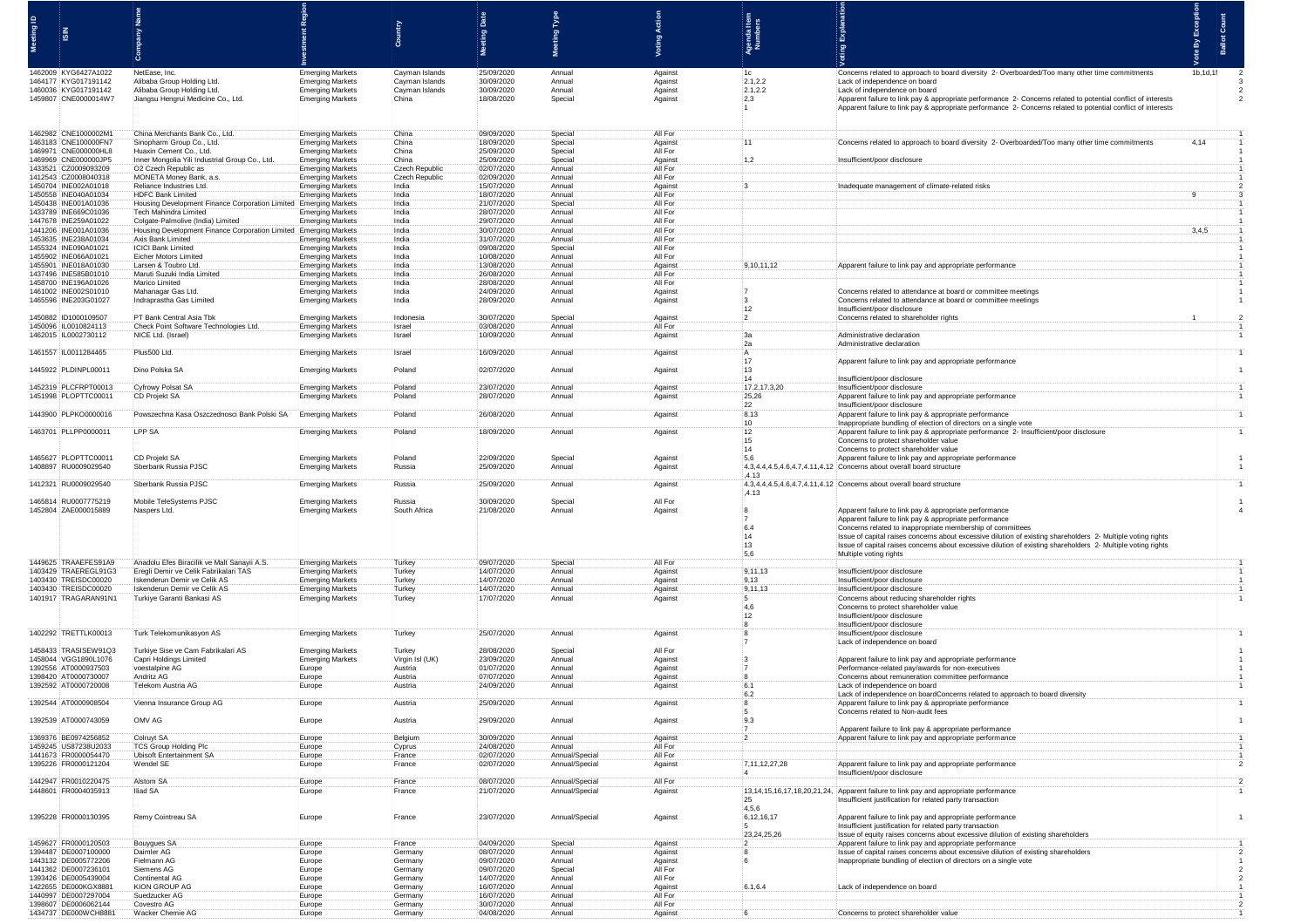|                                              |                                                             |                                |                            |                          | $\frac{9}{2}$     |                    |                                                            |                                                                                                                                                            |  |  |
|----------------------------------------------|-------------------------------------------------------------|--------------------------------|----------------------------|--------------------------|-------------------|--------------------|------------------------------------------------------------|------------------------------------------------------------------------------------------------------------------------------------------------------------|--|--|
| ∣ Ø                                          |                                                             |                                |                            | ting                     | leg<br>∣ğ         |                    | ම දි<br>g <i>로</i>                                         |                                                                                                                                                            |  |  |
|                                              |                                                             |                                |                            |                          |                   |                    |                                                            |                                                                                                                                                            |  |  |
| 1394126 DE000A0D9PT0<br>1394388 DE0005313704 | MTU Aero Engines AG<br>Carl Zeiss Meditec AG                | Europe<br>Europe               | : Germany<br>Germany       | 05/08/2020<br>06/08/2020 | Annual<br>Annual  | All For<br>Against |                                                            | Concerns to protect shareholder value                                                                                                                      |  |  |
|                                              |                                                             |                                |                            |                          |                   |                    | 7.1,7.2                                                    | Lack of independence on board                                                                                                                              |  |  |
| 1428060 DE000A161N30<br>1449246 DE000A1EWWW0 | <b>GRENKE AG</b><br>adidas AG                               | Europe<br>Europe               | Germany<br>Germany         | 06/08/2020<br>11/08/2020 | Annual<br>Annual  | Against<br>Against | :7                                                         | Concerns to protect shareholder value<br>Concerns regarding Auditor tenure                                                                                 |  |  |
| 1422669 DE000LEG1110                         | <b>LEG Immobilien AG</b>                                    | Europe                         | Germany                    | 19/08/2020               | Annual            | Against            |                                                            | Apparent failure to link pay and appropriate performan                                                                                                     |  |  |
| 1396010 DE0005552004<br>1393416 DE0005785802 | Deutsche Post AG<br>Fresenius Medical Care AG & Co. KGa     | Europe<br>Europe               | Germany<br>:Germany        | 27/08/2020<br>27/08/2020 | Annual<br>Annual  | Against<br>All For |                                                            | Concerns regarding Auditor tenure                                                                                                                          |  |  |
| 1422644 DE0005470405                         | <b>LANXESS AG</b>                                           | Europe                         | Germany                    | 27/08/2020               | Annual            | All For            |                                                            |                                                                                                                                                            |  |  |
| 1431129 DE0005785604<br>1395628 DE000EVNK013 | Fresenius SE & Co. KGaA<br><b>Evonik Industries AG</b>      | Europe<br>Europe               | Germany                    | 28/08/2020<br>31/08/2020 | Annual            | All For            |                                                            | Apparent failure to link pay and appropriate perfo                                                                                                         |  |  |
|                                              |                                                             |                                | :Germany                   |                          | : Annual          | Against            |                                                            | Concerns to protect shareholder value                                                                                                                      |  |  |
| 1461373 DE000TRAT0N7                         | <b>TRATON SE</b>                                            | Europe                         | Germany                    | 23/09/2020               | Annual            | All For            |                                                            |                                                                                                                                                            |  |  |
| 1466908 DE000A12UKK6<br>1461372 DE000A13SX22 | Rocket Internet SE<br>HELLA GmbH & Co. KGaA                 | Europe<br>Europe               | Germany<br>Germany         | 24/09/2020<br>25/09/2020 | Special<br>Annual | Against<br>All For |                                                            | Concerns to protect shareholder valu                                                                                                                       |  |  |
| 1422654 DE0007664039                         | Volkswagen AG                                               | Europe                         | Germany                    | 30/09/2020               | Annual            | Against            |                                                            | 3.1, 3.3, 3.5, 3.9, 4.1, 4.2, 4.3, 4. Concerns to protect shareholder value                                                                                |  |  |
|                                              |                                                             |                                |                            |                          |                   |                    | 4.16,4.17,4.18,4.21                                        | 4,4.7,4.9,4.10,4.12,4.13,4.15 Lack of independence on board                                                                                                |  |  |
| 1454778 GRS323003012<br>1455441 GRS015003007 | Eurobank Ergasias Services & Holdings SA<br>Alpha Bank SA   | Europe<br>:Europe              | Greece<br>Greece           | 28/07/2020<br>31/07/2020 | Annual<br>Annual  | All For<br>All For |                                                            |                                                                                                                                                            |  |  |
| 1359352 GRS294003009                         | Folli Follie SA                                             | Europe                         | Greece                     | 10/09/2020               | Annual            | Against            |                                                            | Concerns about overall performance                                                                                                                         |  |  |
|                                              |                                                             |                                |                            |                          |                   |                    |                                                            | Concerns to protect shareholder value<br>Inappropriate bundling of election of directors on a single vote                                                  |  |  |
|                                              |                                                             |                                |                            |                          |                   |                    |                                                            | Insufficient/poor disclosure                                                                                                                               |  |  |
| 1463542 GRS294003009<br>1397973 IE0002424939 | Folli Follie SA<br>DCC Plc                                  | Europe<br>Europe               | Greece<br>Ireland          | 10/09/2020<br>17/07/2020 | Annual<br>Annual  | All For<br>All For |                                                            |                                                                                                                                                            |  |  |
| 1421288 IE00B010DT83                         | C&C Group Plc                                               | :Europe                        | : Ireland                  | 23/07/2020               | Annual            | All For            |                                                            |                                                                                                                                                            |  |  |
| 1433212 IE00BZ12WP82                         | Linde Plc                                                   | Europe                         | Ireland                    | 27/07/2020               | Annual            | Against            |                                                            | Apparent failure to link pay & appropriate performance<br>Concerns about remuneration committee performance                                                |  |  |
|                                              |                                                             |                                |                            |                          |                   |                    |                                                            | Overboarded/Too many other time commitmen                                                                                                                  |  |  |
| 1446102 IE00BFY8C754<br>1448892 IE00B4Q5ZN47 | STERIS Plc (Ireland)<br>Jazz Pharmaceuticals Plo            | Europe<br>Europe               | Ireland<br>Ireland         | 28/07/2020<br>30/07/2020 | Annual<br>Annual  | All For<br>Against |                                                            | Apparent failure to link pay and appropriate perfor                                                                                                        |  |  |
|                                              |                                                             |                                |                            |                          |                   |                    |                                                            | Concerns related to approach to board diversity                                                                                                            |  |  |
| 1455126 IE00BLP1HW54<br>1454882 IE00BDB6Q211 | Aon Plc<br>Willis Towers Watson Public Limited Company      | Europe<br>Europe               | Ireland<br>Ireland         | 26/08/2020<br>26/08/2020 | Special<br>Court  | All For<br>All For |                                                            |                                                                                                                                                            |  |  |
| 1454884 IE00BDB6Q211                         | Willis Towers Watson Public Limited Company                 | Europe                         | Ireland                    | 26/08/2020               | Special           | Against            |                                                            | Apparent failure to link pay & appropriate performance                                                                                                     |  |  |
| 1462913 IE00BYTBXV33                         | Ryanair Holdings Plc                                        | :Europe                        | Ireland                    | 17/09/2020               | Annual            | Against            | - 12<br>:3i                                                | Apparent failure to link pay and appropriate performance<br>Concerns about remuneration committee performance                                              |  |  |
|                                              |                                                             |                                |                            |                          |                   |                    | 3d, 3f                                                     | Concerns related to inappropriate membership of committees                                                                                                 |  |  |
|                                              |                                                             |                                |                            |                          |                   |                    | 3g                                                         | Fund manager or client vote<br>Lack of independence on board                                                                                               |  |  |
| 1452007 IT0005090300                         | Infrastrutture Wireless Italiane SpA                        | Europe                         | Italy                      | 28/07/2020               | Special           | Against            | :3a<br>1, A                                                | Insufficient/poor disclosure                                                                                                                               |  |  |
| 1453408 LU1072616219                         | B&M European Value Retail SA                                | Europe                         | Luxembourg                 | 18/09/2020               | Annual            | All For            | $\frac{1}{2}8$                                             |                                                                                                                                                            |  |  |
| 1466342 LU0501835309                         | :L'Occitane International S.A.                              | :Europe                        | : Luxembourg               | 30/09/2020               | Annual            | Against            | 3.3                                                        | Apparent failure to link pay and appropriate performance<br>Concerns related to approach to board diversity                                                |  |  |
|                                              |                                                             |                                |                            |                          |                   |                    | 3.2                                                        | Concerns related to attendance at board or committee meetings                                                                                              |  |  |
| 1432348 NL0013654783                         | Prosus NV                                                   | Europe                         | Netherlands                | 18/08/2020               | Annual            | Against            | 5A,5C<br>2,5,14                                            | Issue of equity raises concerns about excessive dilution of existing shareholde<br>Apparent failure to link pay and appropriate performance                |  |  |
| 1459342 NL0000009082                         | Royal KPN NV                                                | Europe                         | Netherlands                | 10/09/2020               | Special           | All For            |                                                            |                                                                                                                                                            |  |  |
| 1461362 NL0015435975                         | Davide Campari-Milano NV                                    | Europe                         | Netherlands                | 18/09/2020               | Special           | Against            | $\cdot$ 5<br>2,3                                           | Apparent failure to link pay and appropriate perfor<br>Concerns related to shareholder rights                                                              |  |  |
| 1461356 NL0000388619<br>1447457 ES0148396007 | Unilever NV                                                 | Europe                         | Netherlands                | 21/09/2020               | Special           | All For<br>All For |                                                            |                                                                                                                                                            |  |  |
| 1448292 ES0105066007                         | Industria de Diseno Textil SA<br>Cellnex Telecom SA         | Europe<br>Europe               | Spain<br>Spain             | 14/07/2020<br>20/07/2020 | Annual<br>Annual  | All For            |                                                            |                                                                                                                                                            |  |  |
| 1396786 ES0143416115                         | Siemens Gamesa Renewable Energy SA                          | Europe                         | Spain                      | 22/07/2020               | Annual            | Against            | 20                                                         | Apparent failure to link pay & appropriate performance                                                                                                     |  |  |
| 1459642 ES0177542018                         | International Consolidated Airlines Group SA                | Europe                         | Spain                      | 07/09/2020               | Annual            | Against            | 14,16                                                      | Issue of equity raises concerns about excessive dilution of existing shareholde<br>Apparent failure to link pay and appropriate performance                |  |  |
| 1455849 SE0014684528                         | Kinnevik AB                                                 | Europe                         | Sweden                     | 19/08/2020               | Special           | All For            | 16                                                         |                                                                                                                                                            |  |  |
| 1444260 SE0000163628<br>1462969 SE0005190238 | Elekta AB<br>Tele2 AB                                       | Europe<br>Europe               | Sweden<br>Sweden           | 26/08/2020<br>11/09/2020 | Annual<br>Special | Against<br>Against | 7.b                                                        | Apparent failure to link pay and appropriate performant<br>Concerns to protect shareholder value                                                           |  |  |
| 1463195 :SE0000652216                        | ICA Gruppen AB                                              | Europe                         | Sweden                     | 22/09/2020               | Special           | All For            |                                                            |                                                                                                                                                            |  |  |
| 1382672 CH0016440353                         | EMS-Chemie Holding AG                                       | Europe                         | Switzerland                | 08/08/2020               | Annual            | Against            | 3.2.2<br>- 7                                               | Apparent failure to link pay and appropriate perform<br>Insufficient/poor disclosure                                                                       |  |  |
| 1460334 CH0025238863                         | Kuehne + Nagel International AG                             | Europe                         | Switzerland                | 02/09/2020               | Special           | Against            |                                                            | Insufficient/poor disclosure                                                                                                                               |  |  |
| 1459897 CH0021783391<br>1384589 CH0210483332 | Pargesa Holding SA<br>:Compagnie Financiere Richemont SA    | Europe<br>Europe               | Switzerland<br>Switzerland | 04/09/2020<br>09/09/2020 | Special<br>Annual | Against<br>Against | -2<br>9.3                                                  | Insufficient/poor disclosure<br>Apparent failure to link pay and appropriate performance                                                                   |  |  |
|                                              |                                                             |                                |                            |                          |                   |                    | $\frac{1}{2}$                                              | Concerns regarding Auditor tenure                                                                                                                          |  |  |
|                                              |                                                             |                                |                            |                          |                   |                    | 5.1<br>:10                                                 | Concerns related to approach to board diversityLack of independence on boardOverboarded/Too many other<br>time commitments                                 |  |  |
|                                              |                                                             |                                |                            |                          |                   |                    | 5.3,5.4,5.6,5.7,5.10,5.14,5.1 Insufficient/poor disclosure |                                                                                                                                                            |  |  |
|                                              |                                                             |                                |                            |                          |                   |                    | 6,5.17,5.18,5.19<br>5.2                                    | Lack of independence on board<br>Lack of independence on boardConcerns related to inappropriate membership of committees                                   |  |  |
| 1389678 CH0025751329                         | Logitech International S.A.                                 | Europe                         | Switzerland                | 09/09/2020               | Annual            | Against            | ΪA                                                         | Insufficient/poor disclosure                                                                                                                               |  |  |
| 1451205 CA21037X1006<br>1438600 CA8029121057 | Constellation Software Inc.<br>Saputo Inc.                  | North America<br>North America | Canada<br>Canada           | 05/08/2020<br>06/08/2020 | Special<br>Annual | Against<br>All For | 1.3                                                        | Lack of independence on board                                                                                                                              |  |  |
| 1451799 CA01626P4033                         | Alimentation Couche-Tard Inc                                | North America                  | Canada                     | 16/09/2020               | Annual            | Against            | 4,6                                                        | SH: For shareholder resolution, against management recommendation / Shareholder proposal promotes better                                                   |  |  |
| 1442677 US9285634021                         | VMware, Inc.                                                | North America                  | <b>USA</b>                 | 15/07/2020               | Annual            | Against            | 12                                                         | management of ESG opportunities and risks<br>Apparent failure to link pay and appropriate performanc                                                       |  |  |
|                                              |                                                             |                                |                            |                          |                   |                    | 1a                                                         | Concerns related to approach to board diversity                                                                                                            |  |  |
| 1449070 US2692464017<br>1446006 US21036P1084 | E*TRADE Financial Corporation<br>Constellation Brands, Inc. | North America<br>North America | <b>USA</b><br><b>USA</b>   | 17/07/2020<br>21/07/2020 | Special<br>Annual | Against<br>Against | $\frac{1}{2}$<br>13                                        | Apparent failure to link pay and appropriate performan<br>Apparent failure to link pay and appropriate performanc                                          |  |  |
|                                              |                                                             |                                |                            |                          |                   |                    | 1.3                                                        | Concerns about remuneration committee performance                                                                                                          |  |  |
| 1433021 US30063P1057                         | <b>Exact Sciences Corporation</b>                           | North America                  | USA                        | 23/07/2020               | Annual            | Against            | 1.6<br>- 3                                                 | Concerns to protect shareholder valueConcerns related to inappropriate membership of committee<br>Apparent failure to link pay and appropriate performance |  |  |
|                                              |                                                             |                                |                            |                          |                   |                    | 1.2, 1.4                                                   | Concerns related to approach to board diversity                                                                                                            |  |  |
| 1449890 US84265V1052                         | Southern Copper Corporation                                 | North America                  | <b>USA</b>                 | 24/07/2020               | Annual            | Against            | $\cdot$ 3                                                  | Apparent failure to link pay & appropriate performance                                                                                                     |  |  |
|                                              |                                                             |                                |                            |                          |                   |                    | 1.8, 1.10<br>1.6                                           | Concerns related to approach to board diversity<br>Concerns related to approach to board diversity 2- Concerns related to inappropriate membership of      |  |  |
|                                              |                                                             |                                |                            |                          |                   |                    | 1.9                                                        | committees                                                                                                                                                 |  |  |
|                                              |                                                             |                                |                            |                          |                   |                    | 1.1, 1.4                                                   | Concerns related to attendance at board or committee meetings<br>Concerns related to inappropriate membership of committees                                |  |  |
| 1448647 US9182041080                         | VF Corp.                                                    | North America                  | <b>USA</b>                 | 28/07/2020               | Annual            | Against            |                                                            | Apparent failure to link pay & appropriate performance                                                                                                     |  |  |
| 1450106 US58155Q1031                         | McKesson Corporation                                        | North America                  | :USA                       | 29/07/2020               | Annual            | Against            | .5.6                                                       | SH: For shareholder resolution, against management recommendation / Shareholder proposal promote<br>transparency                                           |  |  |
| 1450381 US29275Y1029<br>1450266 US7512121010 | EnerSys<br>Ralph Lauren Corporation                         | North America<br>North America | <b>USA</b><br><b>USA</b>   | 30/07/2020<br>30/07/2020 | Annual<br>Annual  | Against<br>All For |                                                            | transparency<br>Apparent failure to link pay and appropriate performance                                                                                   |  |  |
|                                              |                                                             |                                |                            |                          |                   |                    |                                                            |                                                                                                                                                            |  |  |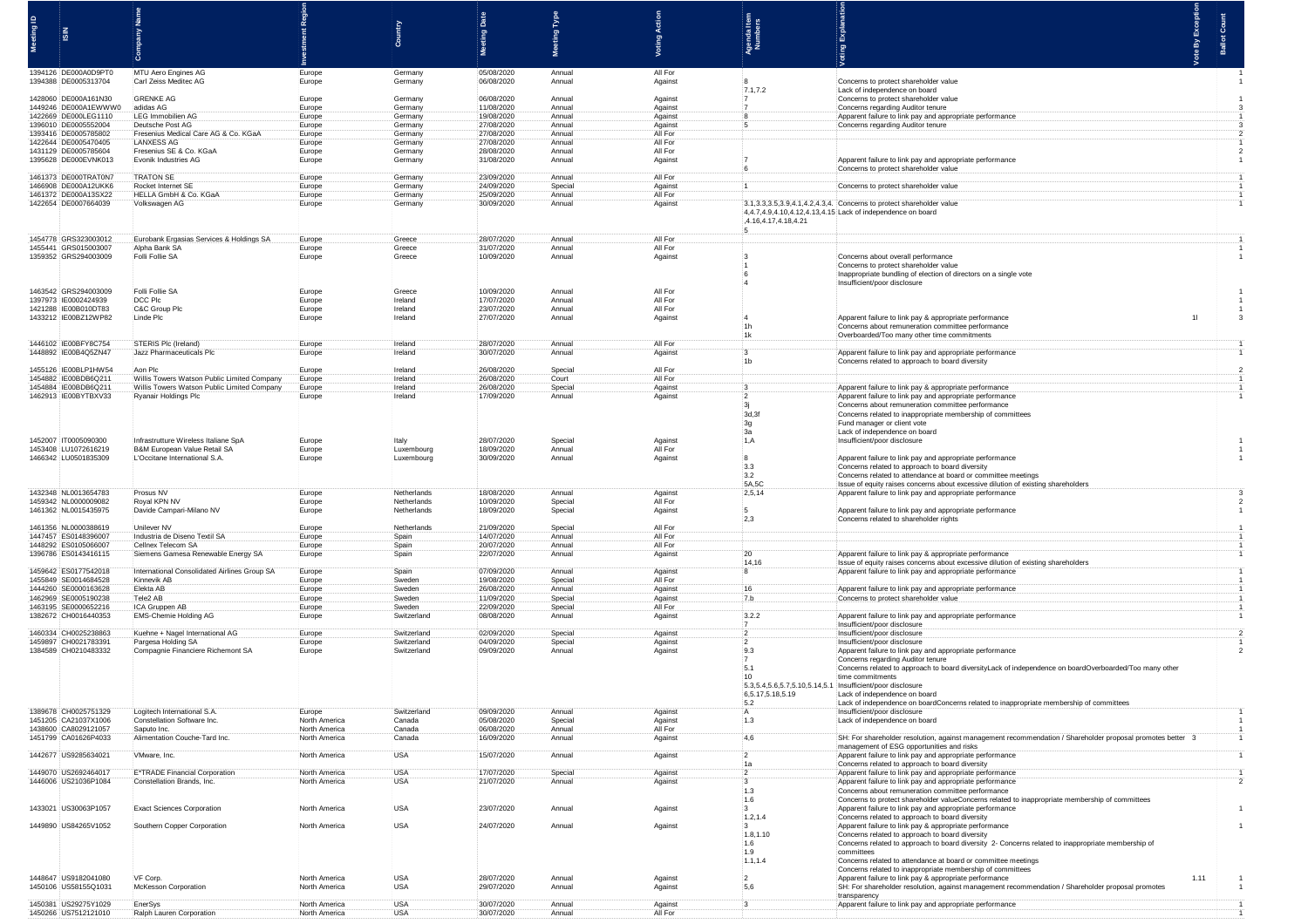| Meeting ID<br>$rac{2}{5}$                           |                                                                                  |                                                |                                                | ់ធ្វើ<br><b>Pa</b>       | Meeting Type      |                     |                         |                                                                                                                                                                          |
|-----------------------------------------------------|----------------------------------------------------------------------------------|------------------------------------------------|------------------------------------------------|--------------------------|-------------------|---------------------|-------------------------|--------------------------------------------------------------------------------------------------------------------------------------------------------------------------|
|                                                     |                                                                                  |                                                |                                                |                          |                   |                     | 。<br>동 <i>로</i>         |                                                                                                                                                                          |
|                                                     |                                                                                  |                                                |                                                |                          |                   |                     |                         |                                                                                                                                                                          |
| 1451166 US74736K1016                                | :Qorvo, Inc.                                                                     | North America                                  | :USA                                           | 04/08/2020               | Annual            | Against             | $\cdot$ 2<br>$-1.7$     | Apparent failure to link pay and appropriate performance<br>Concerns about remuneration committee performance                                                            |
| 1450377 US9839191015                                | Xilinx, Inc.                                                                     | North America                                  | USA                                            | 05/08/2020               | Annua             | Against             | 1.9<br>$\frac{1}{2}$    | Concerns related to approach to board diversity<br>Apparent failure to link pay and appropriate performance                                                              |
| 1450373 US2855121099                                | Electronic Arts Inc.                                                             | North America                                  | <b>USA</b>                                     | 06/08/2020               | Annual            | Against             | 1.4<br>- 12             | Concerns about remuneration committee performance<br>Apparent failure to link pay and appropriate performance                                                            |
|                                                     |                                                                                  |                                                | <b>USA</b>                                     |                          | Annua             |                     | 1 <sub>b</sub>          | Concerns about remuneration committee performance<br>1.2, 1.3                                                                                                            |
| 1453107 US0036541003<br>1453796 US23355L1061        | :ABIOMED, Inc.<br>DXC Technology Co.                                             | North America<br>North America                 | <b>USA</b>                                     | 12/08/2020<br>13/08/2020 | Annual            | Against<br>Against  | $\ddot{2}$<br>3,4       | Apparent failure to link pay & appropriate performance<br>Apparent failure to link pay & appropriate performance                                                         |
| 1456260 US5950171042<br>1453548 US8326964058        | Microchip Technology Incorporate<br>The J. M. Smucker Company                    | North America<br>North America                 | <b>USA</b><br><b>USA</b>                       | 18/08/2020<br>19/08/2020 | Annua<br>Annual   | All For<br>Against  |                         | 1.4<br>Apparent failure to link pay & appropriate performance<br>1 <sub>b</sub>                                                                                          |
| 1458840 US4595061015<br>1458045 US6687711084        | International Flavors & Fragrances Inc.<br>NortonLifeLock Inc.                   | North America<br>North America                 | USA<br>USA                                     | 27/08/2020<br>08/09/2020 | Special<br>Annual | All For<br>Against  |                         | Apparent failure to link pay and appropriate performance                                                                                                                 |
| 1459840 US64110D1046                                | NetApp, Inc.                                                                     | North America                                  | :USA                                           | 10/09/2020               | Annual            | Against             | - 12                    | Concerns about remuneration committee performance<br>Apparent failure to link pay and appropriate performance                                                            |
| 1458512 US8740541094                                | Take-Two Interactive Software, Inc.                                              | North America                                  | <b>USA</b>                                     | 16/09/2020               | Annual            | All For             | 1d                      | Concerns about remuneration committee performance                                                                                                                        |
| 1458509 US6541061031                                | NIKE, Inc.                                                                       | North America                                  | <b>USA</b>                                     | 17/09/2020               | Annual            | Against             |                         | Apparent failure to link pay & appropriate performance                                                                                                                   |
|                                                     |                                                                                  |                                                |                                                |                          |                   |                     | $\overline{2}$          | SH: For shareholder resolution, against management recommendation / Shareholder proposal promotes bette<br>management of ESG opportunities and risks                     |
| 1461470 US31428X1063                                | FedEx Corporation                                                                | North America                                  | <b>USA</b>                                     | 21/09/2020               | Annual            | Against             | $-4,5$                  | Concerns about remuneration committee performance<br>SH: For shareholder resolution, against management recommendation / Shareholder proposal promotes                   |
| 1461458 US3703341046                                | General Mills, Inc.                                                              | North America                                  | <b>USA</b>                                     | 22/09/2020               | Annual            | All For             |                         | transparen                                                                                                                                                               |
| 1455762 US88160R1014                                | Tesla, Inc.                                                                      | North America                                  | <b>USA</b>                                     | 22/09/2020               | Annual            | Against             | $\overline{2}$<br>1.2   | Apparent failure to link pay & appropriate performand<br>Concerns about remuneration committee performance                                                               |
|                                                     |                                                                                  |                                                |                                                |                          |                   |                     | 6,7<br>÷5               | SH: For shareholder resolution, against management recommendation / Shareholder proposal promotes better<br>management of ESG opportunities and risks                    |
|                                                     |                                                                                  |                                                |                                                |                          |                   |                     |                         | SH: For shareholder resolution, against management recommendation / Shareholder proposal promotes<br>enhanced shareholder rights                                         |
| 1462122 US2058871029                                | Conagra Brands, Inc.                                                             | North America                                  | <b>USA</b>                                     | 23/09/2020               | Annua             | Against             |                         | Apparent failure to link pay and appropriate performance<br>Concerns about remuneration committee performance                                                            |
| 1461474 US2371941053                                | Darden Restaurants, Inc.                                                         | North America                                  | <b>USA</b>                                     | 23/09/2020               | Annual            | All For             |                         |                                                                                                                                                                          |
| 1460623 US5132721045<br>1443108 GB00B0CRWN59        | Lamb Weston Holdings, Inc.<br>Schroder Oriental Income Fund Limited              | North America<br>United Kingdom                | <b>USA</b><br>Guernsey                         | 24/09/2020<br>01/07/2020 | Annual<br>Special | All For<br>All For  |                         |                                                                                                                                                                          |
| 1451417 GG00BR30MJ80<br>1451932 GG00B8P59C08        | HarbourVest Global Private Equity Ltd.<br>Syncona Ltd.                           | <b>United Kingdom</b><br>United Kingdom        | Guernsey<br>Guernsey                           | 22/07/2020<br>28/07/2020 | Annual<br>Annual  | All For<br>All For  |                         |                                                                                                                                                                          |
| 1453297 GG00BV54HY6<br>1449077 GG00B1W3VF54         | Sequoia Economic Infrastructure Income Fund Ltd<br>Sirius Real Estate Ltd.       | United Kingdom<br><b>United Kingdom</b>        | Guernsey<br>Guernsey                           | 31/07/2020<br>31/07/2020 | Annual<br>Annual  | :All For<br>Against |                         | Apparent failure to link pay & appropriate performance                                                                                                                   |
| 1326469 GB00B19Z2J52<br>1448226 GG00BJL5FH87        | UK Commercial Property REIT Ltd.<br>JLEN Environmental Assets Group Ltd.         | United Kingdom<br>United Kingdom               | Guernsey<br>Guernsey                           | 27/08/2020<br>03/09/2020 | Annual<br>Annual  | All For<br>Against  |                         | Issue of capital raises concerns about excessive dilution of existing shareholder                                                                                        |
| 1453687 GG00BFYT9H72<br>1448234 GG00BJ0JVY01        | Hipgnosis Songs Fund Ltd.<br>NextEnergy Solar Fund Ltd                           | <b>United Kingdom</b><br>United Kingdom        | Guernsey<br>Guernsey                           | 08/09/2020<br>11/09/2020 | Annua<br>Annua    | All For<br>Against  | 14                      | Issue of capital raises concerns about excessive dilution of existing sharehol                                                                                           |
| 1440327 JE00BF5FX167<br>1404507<br>JE00BD3QJR55     | 3i Infrastructure Plc                                                            | United Kingdom                                 | Jersey                                         | 09/07/2020<br>16/07/2020 | Annual<br>Annual  | All For<br>All For  |                         |                                                                                                                                                                          |
| 1376982<br>GB00B19NLV48                             | Foresight Solar Fund Ltd<br>Experian Plc                                         | <b>United Kingdom</b><br><b>United Kingdom</b> | Jersey<br>Jersey                               | 22/07/2020               | Annual            | Against             |                         | Apparent failure to link pay and appropriate performance                                                                                                                 |
| 1453387<br>JE00BN574F90<br>1453597<br>-JE00BJVNSS43 | Wizz Air Holdings Plc<br>Ferguson Plc                                            | United Kingdom<br>United Kingdom               | Jersey<br>Jersey                               | 28/07/2020<br>29/07/2020 | Annual<br>Special | Against<br>All For  |                         | Apparent failure to link pay and appropriate performanc                                                                                                                  |
| 1443150 GB00B019KW72<br>1444873 GB0031274896        | J Sainsbury Plc<br>Marks & Spencer Group Plo                                     | <b>United Kingdom</b><br>United Kingdom        | United Kingdom<br>United Kingdom               | 02/07/2020<br>03/07/2020 | Annual<br>Annual  | Against<br>Against  |                         | Apparent failure to link pay and appropriate performance<br>Apparent failure to link pay and appropriate performance                                                     |
| 1447348 GB00BVGBWW93<br>1444922 GB00B1K, LI408      | Assura Plc<br><b>Whitbread Plc</b>                                               | United Kingdom<br>United Kingdom               | United Kingdom<br><b>United Kingdom</b>        | 07/07/2020<br>07/07/2020 | Annual<br>Annual  | Against<br>All For  |                         | Apparent failure to link pay and appropriate performance                                                                                                                 |
| 1436929 GB00BYW0PQ60<br>1447600 GB00BJ62K685        | <b>Land Securities Group Plc</b><br>Pets At Home Group Plc                       | United Kingdom<br>United Kingdom               | United Kingdom<br>United Kingdom               | 09/07/2020<br>09/07/2020 | Annual<br>Annual  | All For<br>Abstain  |                         | Proposal withdrawn/not put to a vote                                                                                                                                     |
| 1445861 GB0008829292<br>1391223 GB00B67G5X0         | Templeton Emerging Markets Investment Trust Plc<br>Workspace Group Plc           | United Kingdom<br>United Kingdom               | United Kingdom<br>United Kingdom               | 09/07/2020<br>09/07/2020 | Annual<br>Annual  | All For<br>Against  |                         | Apparent failure to link pay and appre                                                                                                                                   |
| 1445267 GB0003385308<br>1451646 GB00B7KR2P84        | Worldwide Healthcare Trust F<br>easyJet Plc                                      | <b>United Kingdom</b><br><b>United Kingdom</b> | <b>United Kingdom</b><br><b>United Kingdom</b> | 09/07/2020<br>14/07/2020 | Annual<br>Special | All For<br>All For  |                         |                                                                                                                                                                          |
| 1448630 GB00BJLP1Y77                                | <b>HICL Infrastructure PLC</b>                                                   | United Kingdom                                 | United Kingdom                                 | 14/07/2020               | Annual            | All For             |                         |                                                                                                                                                                          |
| 1439874 GB00B0WMWD03                                | QinetiQ Group plc                                                                | United Kingdom                                 | United Kingdom                                 | 14/07/2020               | Annual            | Against             | 2.3                     | Apparent failure to link pay and appropriate perfo<br>Overboarded/Too many other time commitm                                                                            |
| 1450251 GB0001859296<br>1380341<br>GB0031743007     | Vistry Group Plc<br>Burberry Group Plc                                           | United Kingdom<br><b>United Kingdom</b>        | <b>United Kingdom</b><br>United Kingdom        | 14/07/2020<br>15/07/2020 | Special<br>Annual | All For<br>All For  |                         |                                                                                                                                                                          |
| 1381431 GB00B1FH8J72<br>1449815 GB00BD8DR117        | Severn Trent Plc<br>Biffa Plc                                                    | United Kingdom<br>United Kingdom               | United Kingdom<br>United Kingdom               | 15/07/2020<br>16/07/2020 | Annual<br>Annual  | All For<br>Against  | $\cdot$ 2               | Apparent failure to link pay and appropriate performance                                                                                                                 |
|                                                     |                                                                                  |                                                |                                                |                          |                   |                     | 14,15<br>13             | Issue of capital raises concerns about excessive dilution of existing shareholders<br>Issue of capital raises concerns about excessive dilution of existing shareholders |
| 1408128 GB0030913577<br>1450559 GB00BHSRZC82        | <b>BT Group Plc</b><br>Edinburgh Worldwide Investment Trust Plc                  | United Kingdom<br>United Kingdom               | United Kingdom<br>United Kingdom               | 16/07/2020<br>16/07/2020 | Annual<br>Special | All For<br>All For  |                         |                                                                                                                                                                          |
| 1449613 GB0003096442<br>1387108 GB00BYYTFB60        | Electrocomponents Plc<br>HomeServe Plc                                           | United Kingdom<br>United Kingdom               | United Kingdom<br>United Kingdom               | 16/07/2020<br>17/07/2020 | Annual<br>Annua   | All For<br>Against  |                         | Apparent failure to link pay & appropriate performance                                                                                                                   |
|                                                     |                                                                                  |                                                |                                                |                          |                   |                     | 12                      | Apparent failure to link pay & appropriate performance                                                                                                                   |
| 1452458 GB00BG12Y042                                | Energean Plc                                                                     | United Kingdom                                 | United Kingdom                                 | 20/07/2020               | Special           | All For             |                         | Concerns regarding Auditor tenure                                                                                                                                        |
| 1447053 GB00BBG9VN75                                | AVEVA Group Plc                                                                  | United Kingdom                                 | United Kingdom                                 | 21/07/2020               | Annual            | Against             |                         | Apparent failure to link pay & appropriate performance<br>Apparent failure to link pay & appropriate performance                                                         |
| 1445403 GB00BYT1DJ19<br>1444330 GB0006798424        | Intermediate Capital Group Plc<br>Perpetual Income & Growth Investment Trust Plc | United Kingdom<br>United Kingdom               | United Kingdom<br>United Kingdom               | 21/07/2020<br>21/07/2020 | Annual<br>Annual  | Against<br>All For  | 3,17                    | Apparent failure to link pay and appropriate performanc                                                                                                                  |
| 1448228 GB00B4YCDF59                                | TalkTalk Telecom Group Plc                                                       | United Kingdom                                 | United Kingdom                                 | 21/07/2020               | Annual            | Against             | 2,3,19<br>$\frac{1}{2}$ | Apparent failure to link pay and appropriate performance<br>Concerns about overall performance                                                                           |
|                                                     |                                                                                  |                                                |                                                |                          |                   |                     | - 19<br>10,12           | Concerns about remuneration committee performanceConcerns related to inappropriate membership of<br>committeesConcerns related to approach to board diversity            |
| 1451318 GB00B4WFW713                                | :LondonMetric Property Plc                                                       | United Kingdom                                 | United Kingdom                                 | 22/07/2020               | Annual            | All For             |                         | Concerns related to inappropriate membership of committees                                                                                                               |
| 1437476 GB00B8HX8Z88                                | Mediclinic International Plc                                                     | United Kingdom                                 | United Kingdom                                 | 22/07/2020               | Annual            | Against             |                         | Apparent failure to link pay and appropriate performar                                                                                                                   |
| 1448626 GB0003052338                                | Edinburgh Investment Trust Plc                                                   | United Kingdom                                 | United Kingdom                                 | 23/07/2020               | Annual            | All For             |                         | Overboarded/Too many other time commitr                                                                                                                                  |
| 1445418 GB00B62Z3C74<br>1381507 GB00BZ4BQC70        | <b>Fidelity China Special Situations Plo</b><br>Johnson Matthey Plc              | <b>United Kingdom</b><br>United Kingdom        | United Kingdom<br>United Kingdom               | 23/07/2020<br>23/07/2020 | Annual<br>Annual  | All For<br>Against  |                         | Apparent failure to link pay and appropriate p                                                                                                                           |
| 1439875 GB0008754136<br>1450912 GB0008794710        | Tate & Lyle Plc<br>Telecom Plus Plc                                              | United Kingdom<br>United Kingdom               | United Kingdom<br>United Kingdom               | 23/07/2020<br>23/07/2020 | Annual<br>Annual  | All For<br>Against  |                         | Concerns about overall board structure                                                                                                                                   |
|                                                     |                                                                                  |                                                |                                                |                          |                   |                     |                         | Concerns related to approach to board diversity<br>Concerns related to inappropriate membership of com                                                                   |
| 1380294 GB00BF5H9P87<br>1449830 GB0033195214        | Great Portland Estates PI<br>Kingfisher Plc                                      | United Kingdom<br>United Kingdom               | United Kingdom<br>United Kingdom               | 24/07/2020<br>24/07/2020 | Annual<br>Annual  | All For<br>All For  |                         |                                                                                                                                                                          |
| 1442303 GB00B02QND93<br>1389724 GB00B39J2M42        | PayPoint Plc<br>United Utilities Group P                                         | United Kingdom<br>United Kingdom               | United Kingdom<br>United Kingdom               | 24/07/2020<br>24/07/2020 | Annual<br>Annual  | Against<br>All For  |                         | Apparent failure to link pay and appropriate perfor                                                                                                                      |
|                                                     |                                                                                  |                                                |                                                |                          |                   |                     |                         |                                                                                                                                                                          |